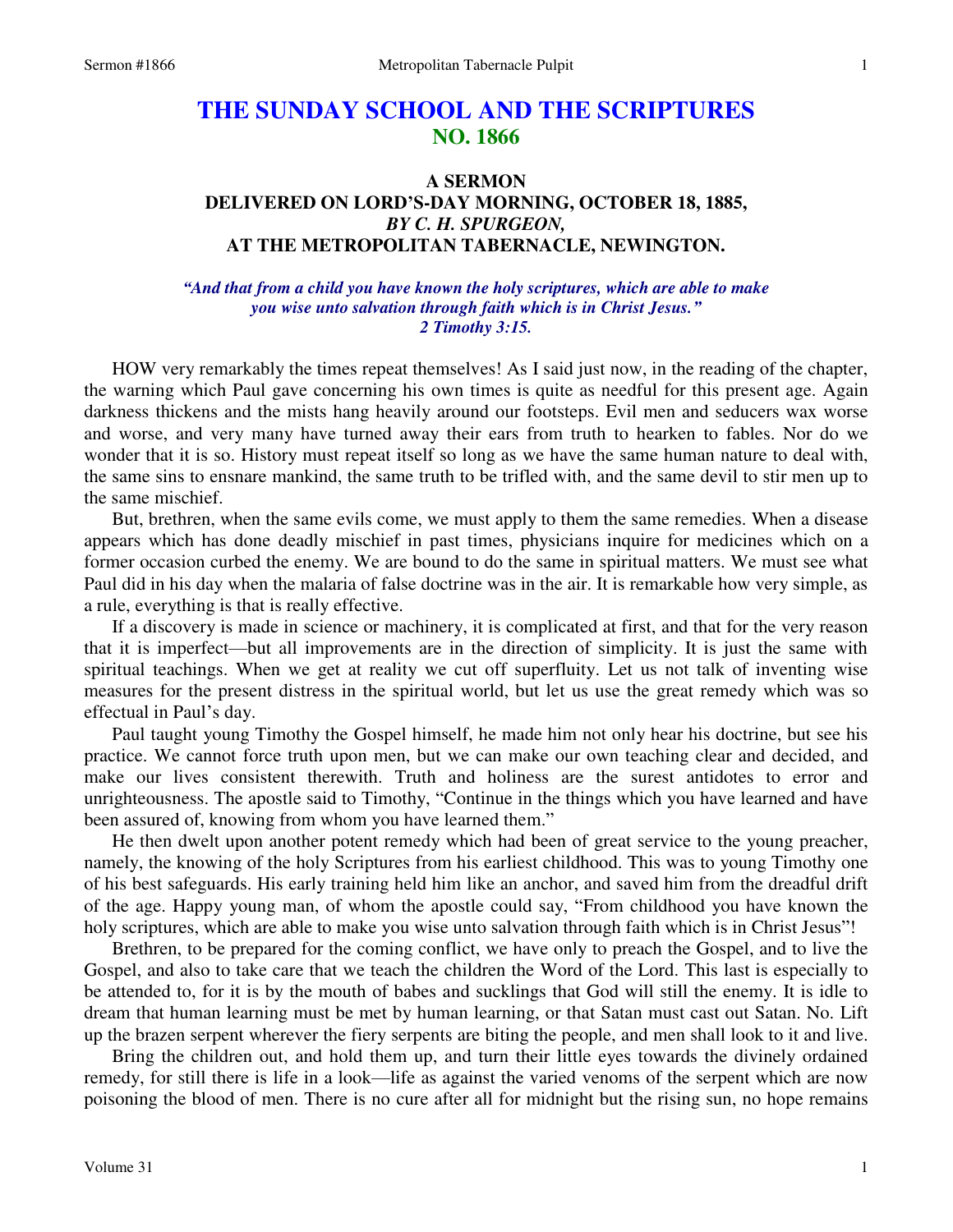for a dark world but in that light which lightens every man. Shine forth, O Sun of Righteousness, and mist, and cloud, and darkness must disappear.

 Brethren, keep to the apostolic plans, and rest assured of apostolic success. Preach Christ, preach the Word in season and out of season, and teach the children. One of God's chief methods for preserving His fields from tares is to sow them early with wheat. Upon that I am going to speak this morning as the Holy Spirit shall help me.

 In tracing the gracious work of God upon the heart of Timothy, and upon others who are favored as he was, I shall notice that this work *commenced with early instruction—*"From childhood you have known the holy scriptures." And secondly, it was *quickened and made effectual by saving faith—*"The holy scriptures which are able to make you wise unto salvation through faith which is in Christ Jesus." Then we shall notice that the effect of this early teaching upon Timothy was that it *created a solid character,* and furthermore, that it *produced great usefulness*.

**I.** The work of God's grace in Timothy COMMENCED WITH EARLY INSTRUCTION—"From childhood you have known the holy scriptures."

 *Note the time for instruction*. The expression, "from a child," might be better understood if we read it, "from a very child," or as the Revised Version has it, "from a babe." It does not mean a well-grown child or youth, but a child just rising out of infancy. From a very child Timothy had known the sacred writings. This expression is, no doubt, used to show that we cannot begin too early to imbue the minds of our children with Scriptural knowledge. Babes receive impressions long before we are aware of the fact.

 During the first months of a child's life it learns more than we imagine. It soon learns the love of its mother, and its own dependence, and if the mother is wise, it learns the meaning of obedience and the necessity of yielding its will to a higher will. This may be the keynote of its whole future life. If it learns obedience and submission early, it may save a thousand tears from the child's eyes, and as many from the mother's heart. A special vantage ground is lost when even babyhood is left uncultured.

 The holy Scripture may be learned by children as soon as they are capable of understanding anything. It is a very remarkable fact, which I have heard asserted by many teachers, that children will learn to read out of the Bible better than from any other book. I scarcely know why. It may, perhaps, be on account of the simplicity of the language, and I believe it is so. A Biblical fact will often be grasped when an incident of common history is forgotten. There is an adaptation in the Bible for human beings of all ages, and therefore it has a fitness for children.

 We make a mistake when we think that we must begin with something else and lead up to the Scriptures. The Bible is the book for the peep of day. Parts of it are above a child's mind, for they are above the comprehension of the most advanced among us. There are depths in it wherein leviathan may swim, but there are also brooks in which a lamb may wade. Wise teachers know how to lead their little ones into the green pastures beside the still waters.

 I was noticing, in the life of that man of God whose loss presses very heavily upon many of our hearts, namely, the Earl of Shaftesbury, that his first religious impressions were produced by a humble woman. The impressions which made him Shaftesbury—the man of God and the friend of man—were received in the nursery. Little Lord Ashley had a godly nurse who spoke to him of the things of God. He tells us that she died before he was seven years of age, clear proof that early in life his heart had been able to receive the seal of the Spirit of God, and to receive it by humble instrumentality. Blessed among women was she whose name we know not, but who wrought incalculable service for God and man by her holy teaching of the chosen child. Young nurses, note this.

 Give us the first seven years of a child, with God's grace, and we may defy the world, the flesh, and the devil to ruin that immortal soul. Those first years, while yet the clay is soft and plastic, go far to decide the form of the vessel. Do not say that your office, you who teach the young, is in the least degree inferior to ours, whose main business is with older folks. No, you have the first of them, and your impressions, as they come first, will endure last. Oh that they may be good, and only good!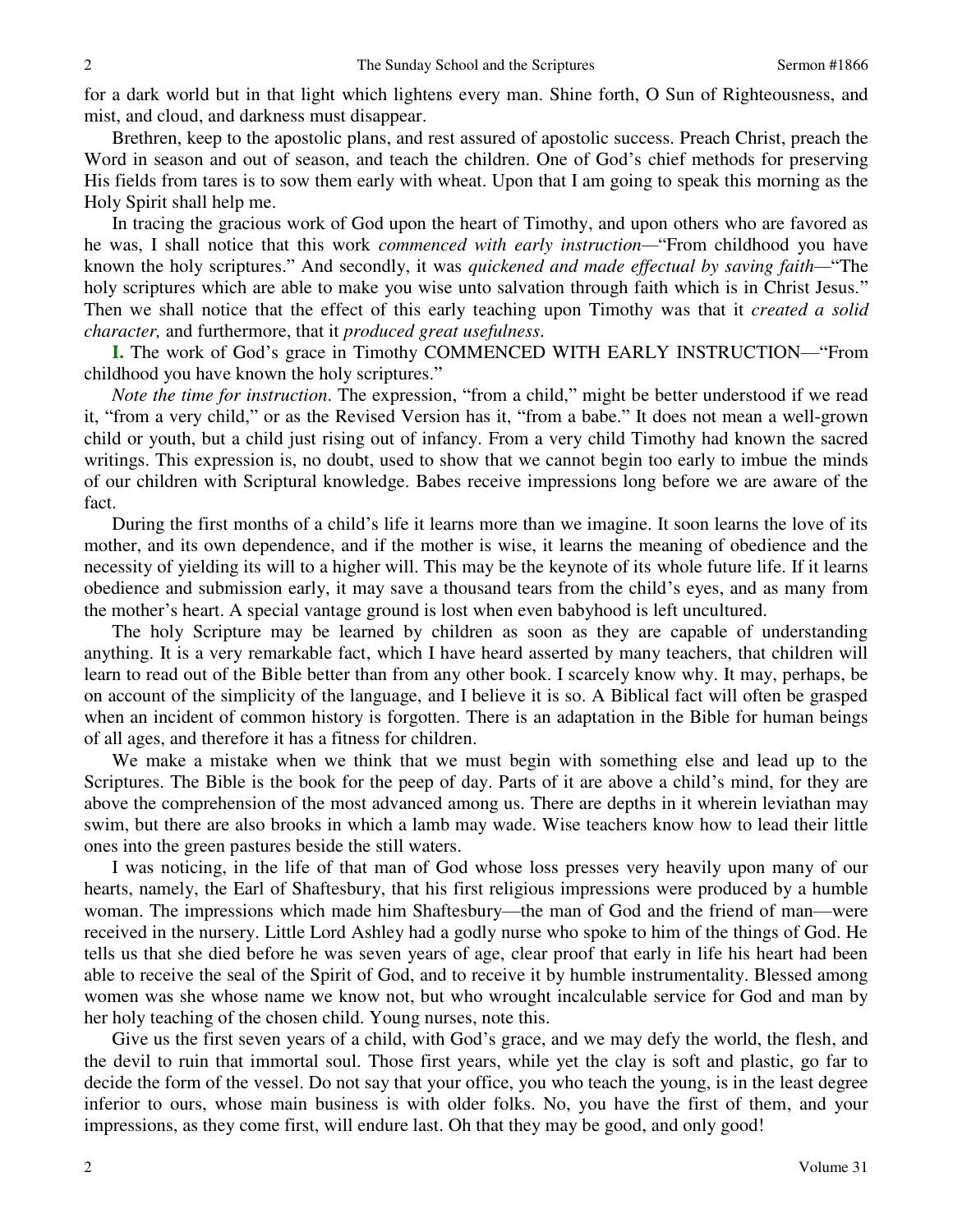Among the thoughts that come to an old man before he enters heaven, the most plentiful are those that aforetime visited him when he sat upon his mother's knee. That which made Dr. Guthrie ask for a "bairn's hymn" when he was dying is but an instinct of our nature, which leads us to complete the circle by folding together the ends of life. Childlike things are dearest to old age. We shuffle off a portion of the coil that does surround and hamper us, and go back again to our more natural selves, and therefore the old songs are on our lips, and the old thoughts are in our minds. The teachings of our childhood leave clean cut and sharp impressions upon the mind, which remain after seventy years have passed. Let us see that such impressions are made for the highest ends.

 It is well to *note the admirable selection of instructors*. We are not at a loss to tell who instructed youthful Timothy. In the first chapter of this epistle Paul says, "When I call to remembrance the unfeigned faith that is in you, which dwelt first in your grandmother Lois, and your mother Eunice; and I am persuaded that in you also." No doubt grandmother Lois and mother Eunice united in teaching the little one. Who should teach the children but the parents?

 Timothy's father was a Greek, and probably a heathen, but his child was happy in having a venerable grandmother, so often the dearest of all relatives to a little child. He had also a gracious mother, once a devout Jewess, and afterwards also a firmly believing Christian, who made it her daily pleasure to teach her own dear child the Word of the Lord.

 O dear mothers you have a very sacred trust reposed in you by God! He has in effect said to you, "Take this child and nurse it for Me, and I will give you your wages." You are called to equip the future man of God that he may be thoroughly furnished unto every good work. If God spares you, you may live to hear that pretty boy speak to thousands, and you will have the sweet reflection in your heart that the quiet teachings of the nursery led the man to love his God and serve Him. Those who think that a woman detained at home by her little family is doing nothing, think the reverse of what is true. Scarcely can the godly mother quit her home for a place of worship, but dream not that she is lost to the work of the church. Far from it, she is doing the best possible service for her Lord. Mothers, the godly training of your offspring is your first and most pressing duty. Christian women, by teaching children the holy Scriptures, are as much fulfilling their part for the Lord, as Moses in judging Israel, or Solomon in building the temple.

 Nowadays, since the world has in it, alas! so few of Christian mothers and grandmothers, the church has thought it wise to supplement the instruction of home by teaching held under her fostering wing. Those children who have no such parents the church takes under her maternal care. I regard this as a very blessed institution. I am thankful for the many of our brothers and sisters who give their Sabbathdays, and many of them a considerable part of their week evenings also, to the teaching of other people's children, who somehow grow to be very much their own.

 They endeavor to perform the duties of fathers and mothers, for God's sake, to those children who are neglected by their own parents, and therein they do well. Let no Christian parents fall into the delusion that the Sunday school is intended to ease them of their personal duties. The first and most natural condition of things is for Christian parents to train up their own children in the nurture and admonition of the Lord. Let holy grandmothers and gracious mothers, with their husbands, see to it that their own boys and girls are well taught in the book of the Lord.

 Where there are no such Christian parents, it is well and wisely done for godly people to intervene. It is a Christly work when others undertake the duty which the natural doers of it have left undone. The Lord Jesus looks with pleasure upon those who feed His lambs, and nurse His babes, for it is not His will that any of these little ones should perish.

 Timothy had the great privilege of being taught by those whose natural duty it is, but where that great privilege cannot be enjoyed, let us all, as God shall help us, try to make up to the children the terrible loss which they endure. Come forward, earnest men and women, and sanctify yourselves for this joyful service.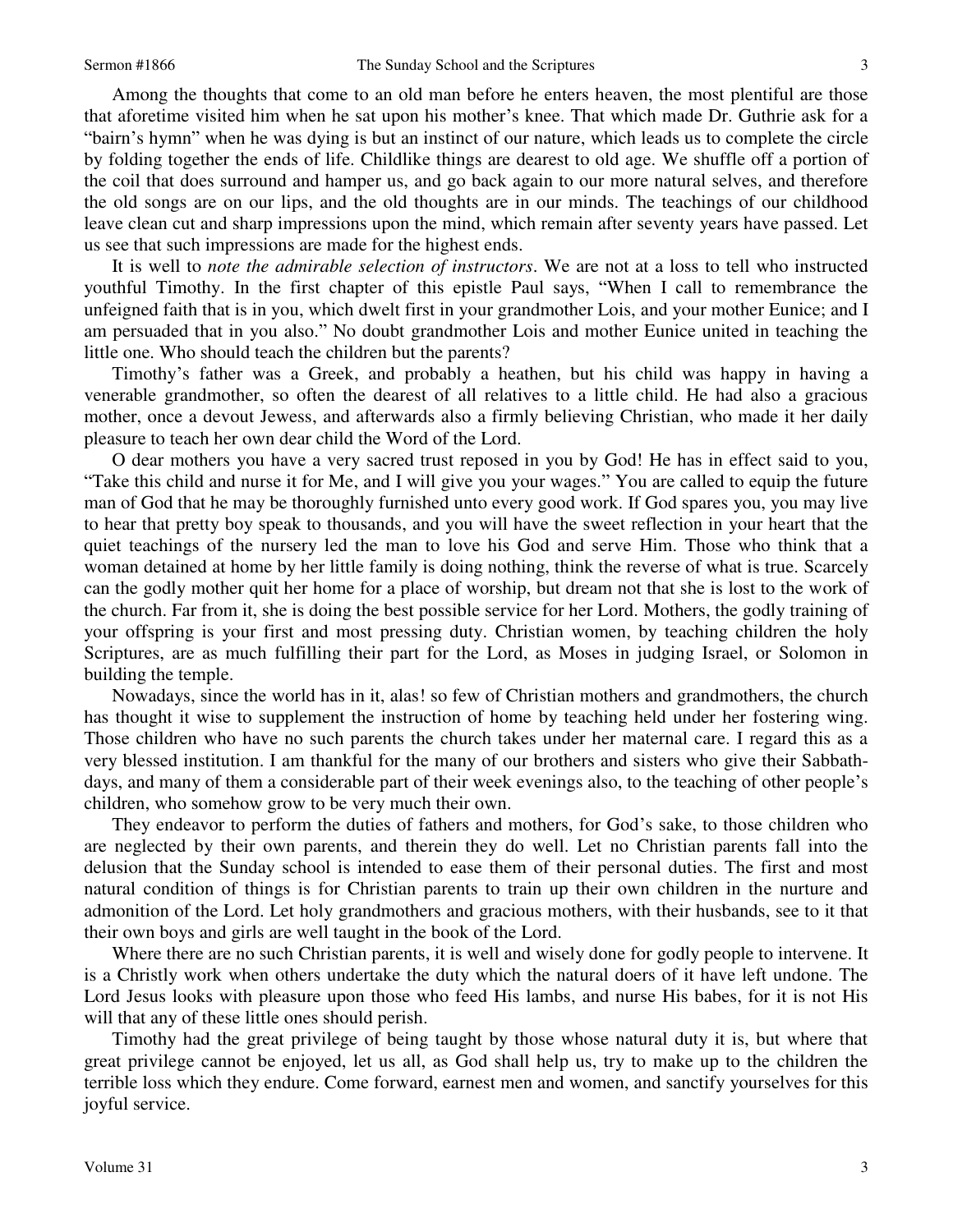*Note the subject of the instruction*. "From childhood you have known the holy scriptures." He was led *to treat the book of God with great reverence*. I lay stress upon that word, *"holy* scriptures." One of the first objects of the Sabbath school should be to teach the children great reverence for these holy writings, these inspired Scriptures. The Jews esteemed the Old Testament beyond all price, and though unfortunately many of them fell into a superstitious reverence for the letter and lost the spirit of it, yet were they much to be commended for their profound regard to the holy oracles.

 Especially this feeling of reverence is needed nowadays. I meet with men who hold strange views, but I do not care one-half so much about their views, nor about the strangeness of them, as I do about a certain something which I spy out at the back of this novel thinking. When I find that, if I prove their views to be unscriptural, I have nevertheless proved nothing to them, for they do not care about Scripture, then I have found out a principle far more dangerous than mere doctrinal blundering.

 This indifference to Scripture is the great curse of the church at this hour. We can be tolerant of divergent opinions, so long as we perceive an honest intent to follow the Statute Book. But if it comes to this, that the Book itself is of small authority to you, then we have no need of further parley. We are in different camps, and the sooner we recognize this, the better for all parties concerned. If we are to have a church of God at all in the land, Scripture must be regarded as holy, and to be had in reverence.

 This Scripture was given by holy inspiration, and is not the result of dim myths and dubious traditions. Neither has it drifted down to us by the survival of the fittest as one of the best of human books. It must be given to our children, and accepted by ourselves, as the infallible revelation of the Most Holy God. Lay much stress upon this. Tell your children that the Word of the Lord is a pure Word, as silver tried in a furnace of earth, purified seven times. Let their esteem for the Book of God be carried to the highest point.

 Observe that Timothy was taught, not only to reverence holy things in general, but especially to *know the Scriptures*. The teaching of his mother and his grandmother was the teaching of holy Scripture. Suppose we get the children together on Sabbath days, and then amuse them and make the hours to pass away pleasantly, or instruct them, as we do in the weekdays, in the elements of a moral education, what have we done? We have done nothing worthy of the day, or of the church of God.

 Suppose that we are particularly careful to teach the children the rules and regulations of our own church, and do not take them to the Scriptures. Suppose that we bring before them a book which is set up as the standard of our church, but do not dwell upon the Bible—what have we done? The aforesaid standard may or may not be correct, and we may, therefore, have taught our children truth or have taught them error, but if we keep to holy Scripture we cannot go aside. With such a standard we know that we are right. This Book is the Word of God, and if we teach it, we teach that which the Lord will accept and bless.

 O dear teachers—and I speak here to myself also—let our teaching be more and more Scriptural! Fret not if our classes forget what *we* say, but pray them to remember what the Lord says. May divine truths about sin, and righteousness, and judgement to come, be written on their hearts! May revealed truths concerning the love of God, the grace of our Lord Jesus Christ, and the work of the Holy Ghost never be forgotten by them! May they know the virtue and necessity of the atoning blood of our Lord, the power of His resurrection, and the glory of His second coming! May the doctrines of grace be graven as with a pen of iron upon their minds, and written as with the point of a diamond upon their hearts, never to be erased!

 Brethren, if we can secure this, we have not lived in vain. The generation now ruling seems bent on departing from the eternal truth of God, but we shall not despair if the Gospel is impressed upon the memory of the rising race.

 Once more upon this point, it appears that young Timothy was so taught as a child that *the teaching was effectual*. "You have *known* the holy scriptures," says Paul. It is a good deal to say of a child that he has "known the holy scriptures." You may say, "I have taught the children the Scriptures," but that they have known them is quite another thing. Do all of you, who are grown up, know the Scriptures? I fear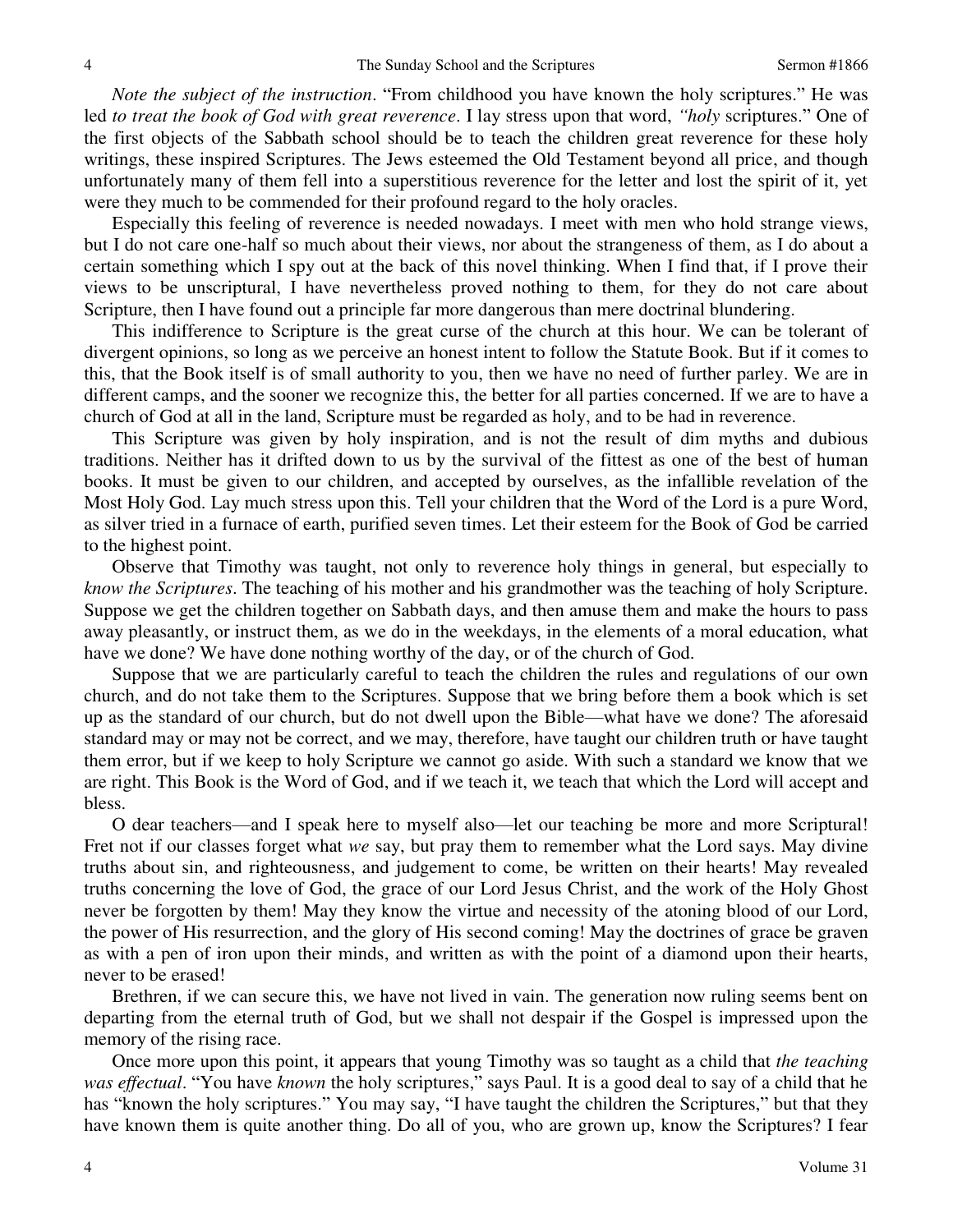that although knowledge in general increases, knowledge of the Scriptures is far too rare. If we were now to hold an examination, I am afraid that some of you would hardly shine in the lists at the end.

 But here was a little child who knew the holy scriptures. That is to say, he had a remarkable acquaintance with them. Children can get that, it is by no means an impossible attainment. God blessing your efforts, dear friends, your children may know all of Scripture that is necessary to their salvation. They may have as true an idea of sin as their mother has. They may have as clear a view of the atonement as their grandmother can have. They may have as distinct a faith in Jesus as any of us can have.

 The things that make for our peace require no length of experience to prepare us for receiving them—they are among the simplicities of thought. He may run that reads them, and a child may read them as soon as he can run. The opinion that children cannot receive the whole truth of the Gospel is a great mistake, for their child-condition is a help rather than a hindrance. Older folk must become as little children before they can enter the kingdom. Do lay a good groundwork with the children. Let not Sunday school work be slurred, nor done in a slovenly manner. Let the children know the holy Scripture. Let the Scriptures be consulted rather than any human book.

**II.** Our second head was to be that this work was QUICKENED BY A SAVING FAITH.

 The Scriptures do not save, but they are able to make a man wise unto salvation. Children may know the Scriptures, and yet not be children of God. *Faith in Jesus Christ is that grace which brings immediate salvation.* Many dear children are called of God so early that they cannot precisely tell when they were converted, but they were converted. They must at some time or other have passed from death to life. You could not have told this morning, by observation, the moment when the sun rose, but it did rise, and there was a time when it was below the horizon, and another time when it had risen above it.

 The moment, whether we see it or not, in which a child is really saved, is when he believes in the Lord Jesus Christ. Perhaps for years Lois and Eunice had been teaching the Old Testament to Timothy, while they themselves did not know the Lord Jesus, and if so, they were teaching him the type without the antitype—the riddles without the answers. But it was good teaching for all that, since it was all the truth which they then knew.

 How much happier, however, is our task, since we are able to teach concerning the Lord Jesus so plainly, having the New Testament to explain the Old! May we not hope that even earlier in life than Timothy, our dear children may catch the thought that Christ Jesus is the sum and substance of holy Scripture, and so by faith in Him may receive power to become the sons of God? I mention this, simple as it is, because I want all teachers to feel that if their children do not as yet know all the doctrines of the Bible, and if there are certain higher or deeper truths which their minds have not yet grasped, still children are saved as soon as they are wise unto salvation through faith which is in Christ Jesus.

 Faith in the Lord Jesus, as He is set forth in Scripture, will surely save. "If you believe with all your heart, you may," said Philip to the eunuch, and we say the same to every child. You may confess your faith if you have any true faith in Jesus to confess. If you believe that Jesus is the Christ, and so do put your trust in Him, you are as truly saved as though grey hairs adorned your brow.

 Notice, that *by this faith in Christ Jesus we continue and advance in salvation*. The moment we believe in Christ we are saved, but we are not at once as wise as we may be, and hope to be. We may be, as it were, saved unintelligently. I mean, of course, comparatively so, but it is desirable that we should be able to give a reason for the hope that is in us, and so be wise unto salvation. By faith children become little disciples, and by faith they go on to become more proficient.

 How are we to go on to wisdom? Not by quitting the way of faith, but by keeping to that same faith in Christ Jesus by which we began to learn. In the school of grace faith is the great faculty by which we make advances in wisdom. If by faith you have been able to say A, and B, and C, it must be by faith that you shall go on to say D, and E, and F, until you shall come to the end of the alphabet, and be an expert in the Book of Wisdom.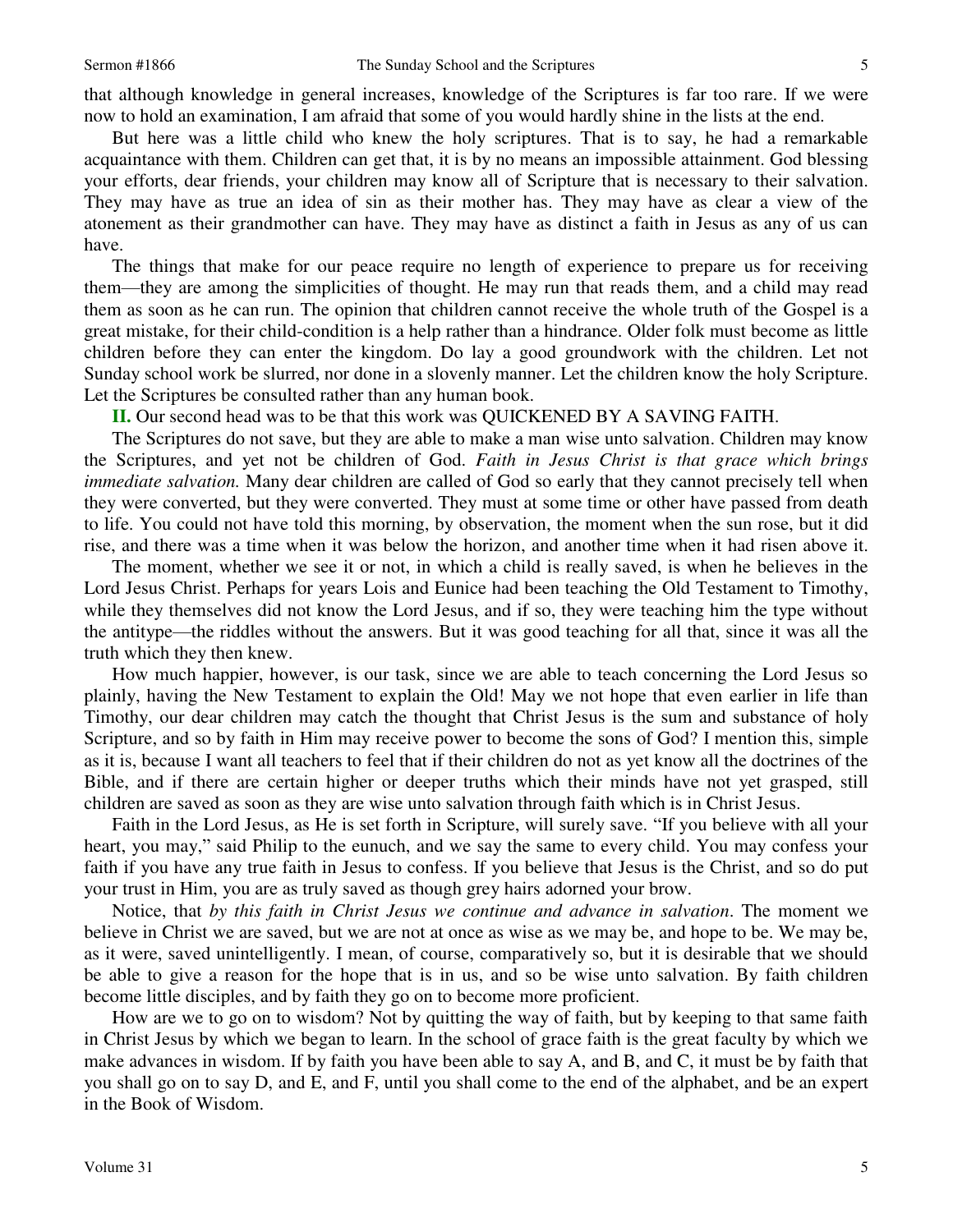If by faith you can read in the spelling book of simple faith, by the same faith in Christ Jesus you must go on to read in the classics of full assurance, and become a scribe well instructed in the things of the kingdom. Keep therefore close to the practice of faith, from which so many are turning aside. In these times men look to make progress by what they call *thought,* by which they mean vain imagination and speculation. We cannot advance a step by doubt, our only progress is by faith. There are no such things as "steppingstones of our dead selves," unless, indeed, they be steppingstones down to death and destruction.

 The only steppingstones to life and heaven are to be found in the truth of God revealed to our faith. Believe God, and you have made progress. So let us pray for our children, that they may constantly know and believe more and more, for the Scripture is able to make them wise unto salvation, but only through faith which is in Christ Jesus. Faith is the result to aim at, faith in the appointed, anointed, and exalted Savior. This is the anchorage to which we would bring these little ships, for here they will abide in perfect safety.

 Observe that the text gives us a plain intimation that *by faith knowledge is turned into wisdom*. Exceedingly practical is the difference between knowledge and wisdom. See it in the text, "From a child you have known," but it is faith, faith alone, that turns that knowledge into wisdom, and thus the holy scriptures are "able to make wise unto salvation." "Knowledge is power," but wisdom is the application of that power to practical ends. Knowledge may be bullion, but wisdom is the minted gold, fit for circulation among men.

 You can give your children knowledge without their having faith, but they must have faith given them of the Holy Ghost before that knowledge can become wisdom. Scriptural knowledge is wisdom when it influences the heart, when it rules the mind, when it affects the daily life, when it sanctifies the spirit, when it renews the will. O teachers, pray for your dear children, that God would give them faith in Christ Jesus, that so the knowledge which you have given them may turn to wisdom! Go as far as you can go with the teaching, but ever cry mightily unto the Lord, that His Holy Spirit may work regeneration, create faith, impart wisdom, and give salvation.

 Learn yet again, that *faith finds her wisdom in the use of knowledge conferred by the Scriptures*. "From childhood you have known the holy scriptures, which are able to make you wise unto salvation through faith." Faith never finds her wisdom in the thoughts of men, nor in pretended revelations, but she resorts to the inspired writings for her guidance. This is the well from which she drinks, the manna on which she feeds. Faith takes the Lord Jesus to be her wisdom. The knowledge of Christ is to her the most excellent of the sciences. She asks only—what is written? And when that question is answered, her difficulties are ended.

 I know it is not so with this unbelieving age, and this it is which causes me to go mourning and lamenting. Alas for a church which rejects the testimony of the Lord! As for us, we abide by the Word of the Lord, and from it we will not stir an inch.

 See then, my hearers, what is wanted for all of you who are unconverted. The holy scriptures must be made the means of your salvation through faith. Know the Bible, read the Bible, search the Bible, and yet that alone will not save you. What did our Lord Himself say? "You search the Scriptures, for in them you think you have eternal life; and they are they which testify of me; and you will not come unto me that you might have life."

 If you come not to Jesus, you will miss eternal life. Searching the Scriptures is able to make you wise unto salvation "through faith which is in Christ Jesus," but not without that faith. Pray, you Sunday school teachers, that you may see this faith wrought in the children whom you teach. What a blessed groundwork for faith your teaching of the holy scriptures will be, but never mistake it for the building itself, which is of faith alone.

**III.** Time fails me, I cannot dwell as I would upon other points, but I beg you to notice, in the third place, that sound instruction in holy Scripture, when quickened by a living faith, CREATES A SOUND CHARACTER.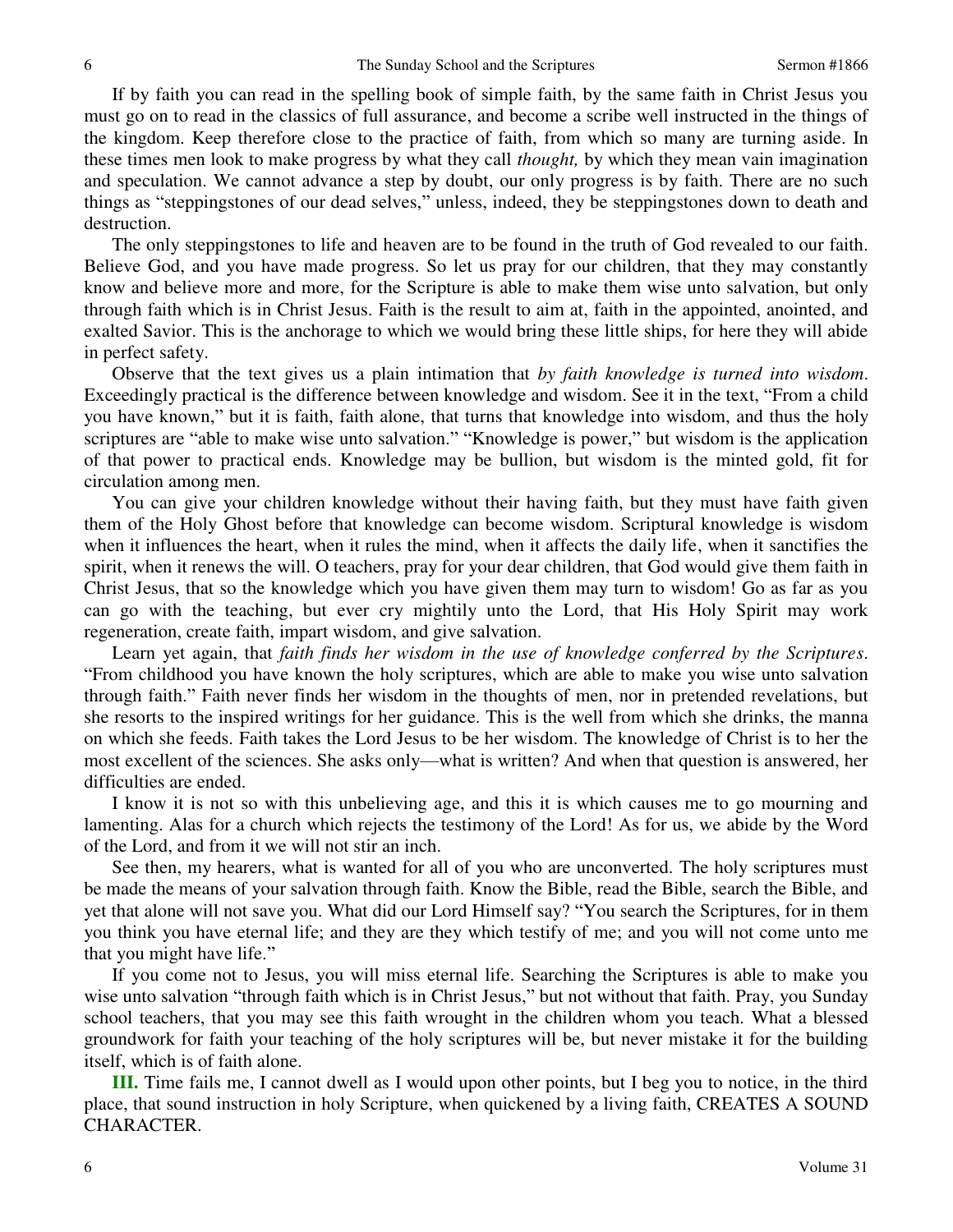The man, who from a child has known the holy scriptures, when he obtains faith in Christ will be grounded and settled upon the abiding principles of the unchanging Word of God. I wish it were so with the bulk of those who profess and call themselves Christians. In these days we are surrounded by unsettled minds, "ever learning, but never coming to knowledge of the truth." These are carried about by every wind of doctrine.

What numbers of professors I have known who go into one place of worship and hear one form of doctrine and apparently approve it because the preacher is "a clever man!" They hear an opposite teaching, and they are equally at home, because again it is "a clever man!" They join with a church, and you ask them, "Do you agree with the views of that community?" They neither know nor care what those views may be, one doctrine is as good as another to them.

 Their spiritual appetite can enjoy soap as well as butter, they can digest bricks as well as bread. These religious ostriches have a marvelous power of swallowing everything. They have no spiritual discernment, no appreciation of truth. They follow any "clever" person, and in this prove that they are not the sheep of our Lord's pasture, of whom it is written, "A stranger will they not follow; for they know not the voice of strangers."

We desire to build up a church with those who know what they do know, and can give a reason for what they believe. The true believer's great reason for his faith is, "It is written." Christ our Master met the tempter in the wilderness with, "It is written." Though He was Himself inspired, yet His teaching was full of the Old Testament. He was always quoting the words of the inspired Book, and therein setting us an example.

 If you and I would contend with Satan, and with an evil world, so as to overcome in the conflict, we must take care to take our stand squarely and firmly upon the Scriptures. Let us treat our opponents to volleys of Scripture. Let us fire point-blank with sacred texts. These are arguments which wound and kill. Our own reasonings are mere paper pellets, but scriptural proofs are bullets of steel. Our opponents will find it useless to try to lead us away from the old faith when they perceive that we will not budge an inch from holy Scripture. We are bomb-proof when we shelter beneath the Word of the Lord. The cunning craftiness of deceivers is foiled by the clear simplicity of "Thus says the Lord."

 Those who know the Scriptures, and so believe in Jesus, are pillared upon a personal acquaintance with the foundations of their faith. "From a child you have known the holy scriptures." They were not treated with an ignorant reverence, but with an intelligent homage. How much I desire that each one of you may be a personal student of the holy Scriptures! We need to know them for ourselves.

 Personally grasping them as a revelation to himself, the godly man loves them, studies them, feels them, lives upon them, and so knows them. By this means he becomes independent of other men. Paul is to die. Poor Timothy! Yes, it will be "poor Timothy!" if he carries his faith in Paul's bosom, and has none in his own heart. But Timothy's Bible is not going to die. Timothy's knowledge of Scripture is not going to be taken from him, nor is the Holy Spirit about to depart from him.

 Look at some of our churches. While a well-instructed Gospel minister leads the way, the brethren abide in their steadfastness. The good man dies, and where is the church? No doubt, those who are instructed in the Scriptures remain in their places, but the more ignorant are scattered like chaff. There are numbers now in this part of London wandering about, who were once zealous for the faith, but are now almost indifferent to it.

 I will not mention names, but I could do so readily enough—I mean the names of esteemed brethren who gathered an earnest following about them, but they are gone, and with their going, numbers of their followers have gone, too. I fear there could not have been a sound knowledge of the Word, or these people would have survived the great loss of their teacher. Oh, to have a good personal building up upon the solid Word of God! Then you will know what you do know, and you will hold fast to it, and there will be no driving you away from the standards of the faith. I labor for this among you, and I pray that I may not labor in vain.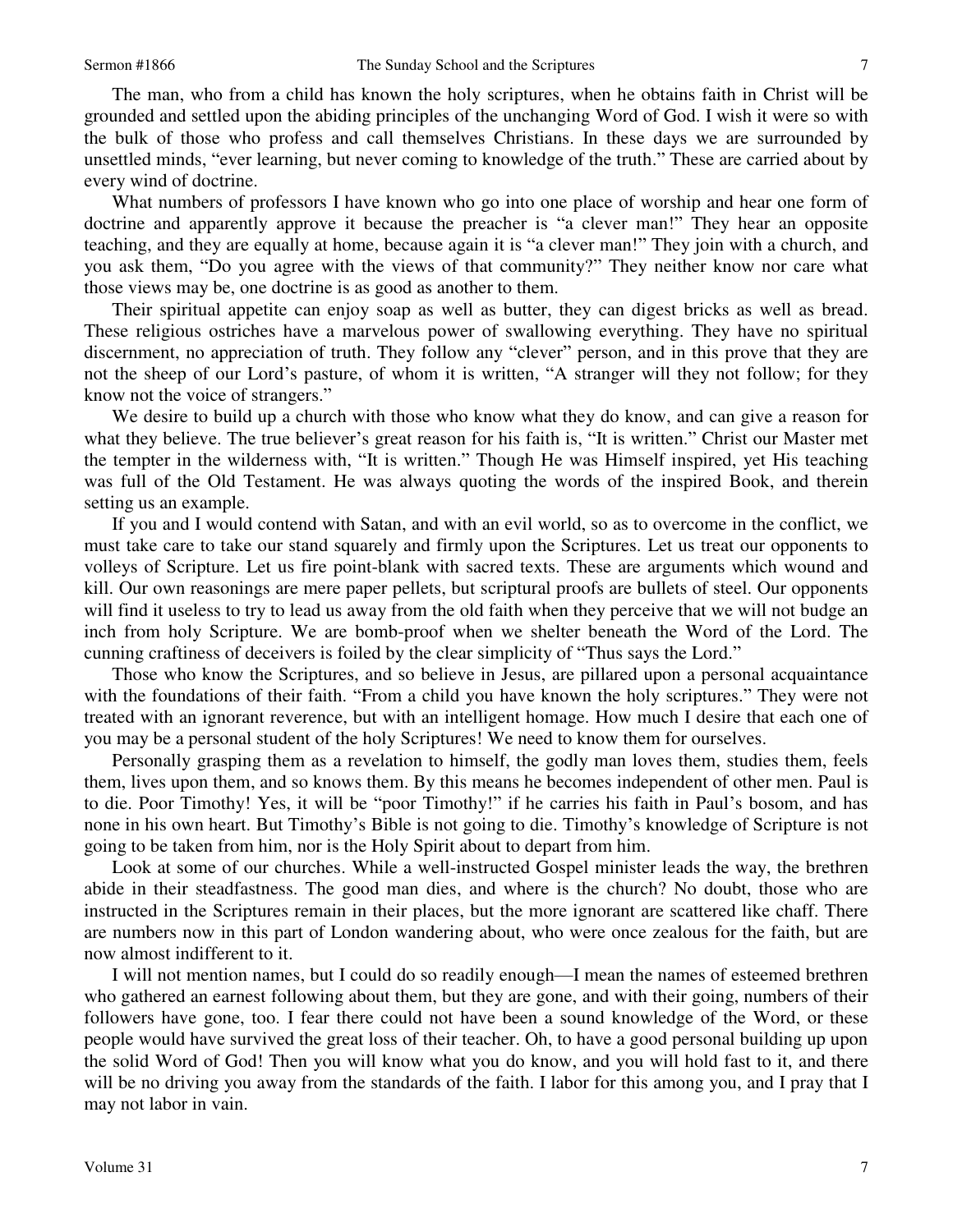The man that has been taught the Scripture from his youth is anchored by the divine influences of that Scripture. It has so operated upon him that he knows for himself its divine power. He knows the difference between truth and error by the effect produced on his heart and life. Without any boasting, he is able to discern between things that differ, because about scriptural truth there is a strange, mysterious unction which does not attend the teachings of the most learned of men. I cannot explain to you what this unction is, but every child of God knows it.

 When I read a text of Scripture, even if I do not know it to be a text of Scripture by memory, I perceive its divine origin at once by a mystic influence which it exerts over my heart. The most striking passages of any sermon are texts well placed. A sentence from the mouth of God will have more permanent power over a Christian man, than the best composed of human statements. God's Word is living, and powerful, and has a power to enter the heart beyond that of any other word. The words of the Bible strike and stick, they enter and abide. He that has been taught in Scripture, steeped in Scripture, saturated with Scripture, is conscious of its permeating influence, and it gives him permanence of conviction.

 Like the crimson dye in cloth, the tint of Scripture is not to be gotten out of the soul when once fixed there. It is dyed ingrain, it enters into the very nature of the man. Bible truth influences his thoughts, words, and deeds. It is all-pervading. He begins to eat, and drink, and sleep holy Scripture. The man's heart is fixed on God, fixed in the truth, fixed in holy living. He will stand fast, however evil the days. Though all the rest should apostatize, this man cannot, for the divine Word through faith has bound him to the altar of the Lord, and in the truth he must and will both live and die, come what weathers there may.

 Besides, a man that has once been taught in the Scripture, and to whose soul the Spirit has blessed that teaching, has come to yield himself to the supremacy of Scripture, and this must operate to the shaping of his character. I confess that sometimes I come across a text which does not at first blush agree with other teachings of Scripture which I have already received, and this startles me for the moment. But one thing is settled in my heart, namely, that I will follow the Scripture wherever it leads me, and that I will renounce the most cherished opinion rather than shape a text or alter a syllable of the inspired Book. It is not mine to make God's Word consistent, but to believe that it is so.

 When a text stands in the middle of the road I drive no further. The Romans had a god they called "Terminus," who was the god of landmarks. Holy Scripture is my sacred landmark, and I hear a voice which threatens me with a curse if I remove it. Sometimes I say to myself, "I did not think to find this truth to be just so, but as it is so, I must bow. It is rather awkward for my theory, but I must alter my system, for the Scripture cannot be broken." "Let God be true, but every man a liar."

 We want our children to have this deep reverence for Scripture, even as we have it ourselves. There it stands, the eternal pen has written it—we accept it. If God has said it, we have no desire to question it, lest the Scripture should say to us, "No but, O man, who are you that replies against God?" We must bow before the infallibility of the Holy Ghost, and say, "Lord, teach me what this means. What I know not, teach you me." He who goes through the world with an intense reverence for Scripture will be a man indeed. The Lord will make good in him that word—"Them that honor me I will honor." Angels and men ere long reverence the man who reverences the Word of God. Feed your mind on the pulse of Scripture, and like Daniel and his comrades, your countenance shall appear fairer and fatter in flesh than all the children who eat the portion of the king's meat from the philosophic tables of the world.

While on this point I would also say, that this kind of instruction will hold a man fast against the differing seductions of the age. Here I go into one place of worship, and I see a pretty little dolls' house at the far end, and people are bowing down before some paper flowers and candlesticks. Around the building I see pictures of virgins and saints, but he who has read his Bible enters not into this modern idolatry.

 A priest once said to a poor Irishman, "There will be no good come of your reading the Bible." "Why," replied the man, "it is written, 'Search the Scriptures.' Please, your Reverence, I was just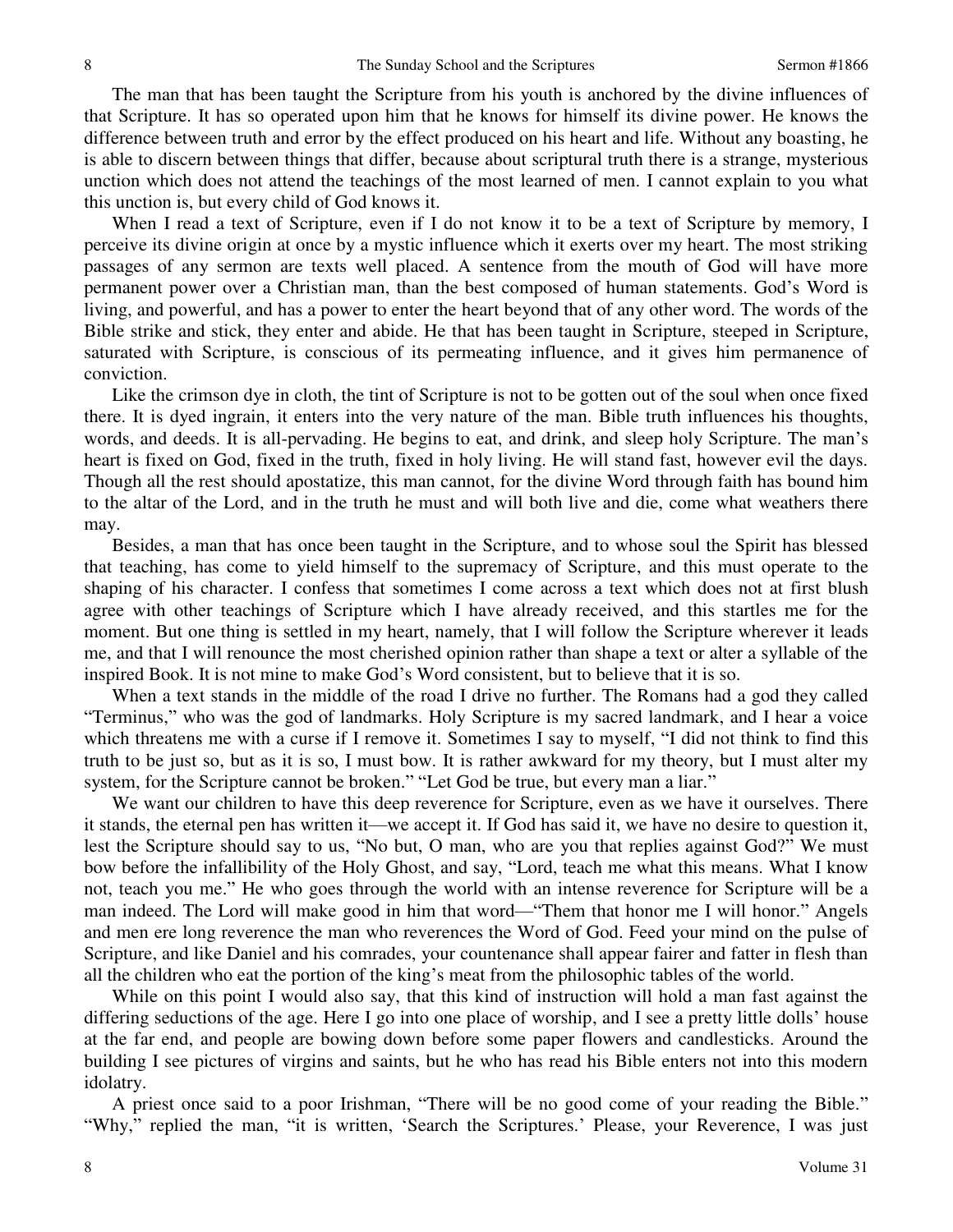reading, 'you shall read it to your children,' and the priests have no children, how can you account for that?" "Ah!" replied the priest, "the likes of you cannot understand the book." "Well," said the man, "if I cannot understand it, it will do me no harm, and if I can understand it, it will do me great good."

 Just so. The Bible is a very dangerous book to superstition, but to nothing else. Spread it, then, to the winds of heaven, and read it, every one of you. To the law and to the testimony, if we speak not according to this word, it is because there is no light in us. He that holds to the Bible will be equally free from the dangers of rationalism which are now so abundant, and he will keep himself clean from the ravings of anarchy which now sound like the cries of dragons from the dark places of the earth.

 People are beginning to forget the commandment, "You shall not steal," and they are planning various methods of political thievery, by which the foundations of society will be shaken. Love of holy Scripture will be the sheet anchor of the state as well as of the church. If men are thoroughly grounded in holy Scripture, we shall undergo political changes with great advantage, but if not, there is mischief brewing. That Book is the cornerstone of our future hope.

**IV.** Now, lastly. As this early teaching creates a fine solid character, so will it PRODUCE GREAT USEFULNESS.

 I will say nothing more than just this. Thus Timothy became above all others a choice companion for Paul, one upon who Paul looked with love, and remembered with joy. Companions for apostles are only to be produced in the school of holy Scripture. Those who have communed with Moses, and David, and the prophets, are fit to associate with an apostle. It is something to produce out of a child a comrade for a veteran servant of the living God. Let a man of God get side by side with a youth who knows the Scriptures, and he feels, "This is fit company for me."

 Paul, worn with years of persecution, strokes his grey beard, and his eyes light up with joy as he looks on that young Timothy. What is there about him more than about any other? Why, only that he knows the Scriptures, and they have made him wise unto salvation. There were, no doubt, fine young fellows to be found who gloried in preferring the advanced thought of philosophers to the stereotyped teachings of holy Scripture, but had they begun to talk to the apostle upon their new theories, Paul would have dismissed them with words of warning. He knew nothing of them or of their "other gospel," except that they troubled him and the churches. Without a scriptural training a convert has no grit, no backbone, and no soul in him. But when Paul looked on a gracious youth who knew the Scriptures, and held fast to them, he thanked God, and took courage.

 This young man became a minister and an evangelist. He was a preacher of such a sort that we should have been glad to have heard him. God send us many such! Perhaps we might have said, "The young man's opinions were rather crude, and his expressions were somewhat rough, but we can put up with that from so young a man. On the other hand, what a richness of Scripture there was in him! What depth of thought! Did you not notice he had not got through a dozen sentences before he had quoted a Scripture? And when he came to prove his point he did not give half-a-dozen rationalistic arguments, but he brought out a single word from the Lord, and the point was settled." You must agree with a man who is at home with his Bible. This is the kind of preacher that we need more of. Instruct your children well, beloved teachers, that they also may become scriptural teachers in due time.

 Timothy became, also, a great champion for the faith. He came forward, and in the midst of all those who were preaching false doctrine he stood firm to the end—steadfast, unmovable, courageous, because as a child he had known the Scriptures. O teachers, see what you may do! In your schools sit our future Evangelists. In that infant class sits an apostle to some distant land. There may come under your training hand, my sister, a future father in Israel. There shall come under your teaching, my brother, those that are to bear the banners of the Lord in the thick of the fray. The ages look to you each time your class assembles. Oh, that God may help you to do your part well! We pray with one heart and one soul that the Lord Jesus Christ may be with our Sunday schools from this day and till He comes. Amen and Amen.